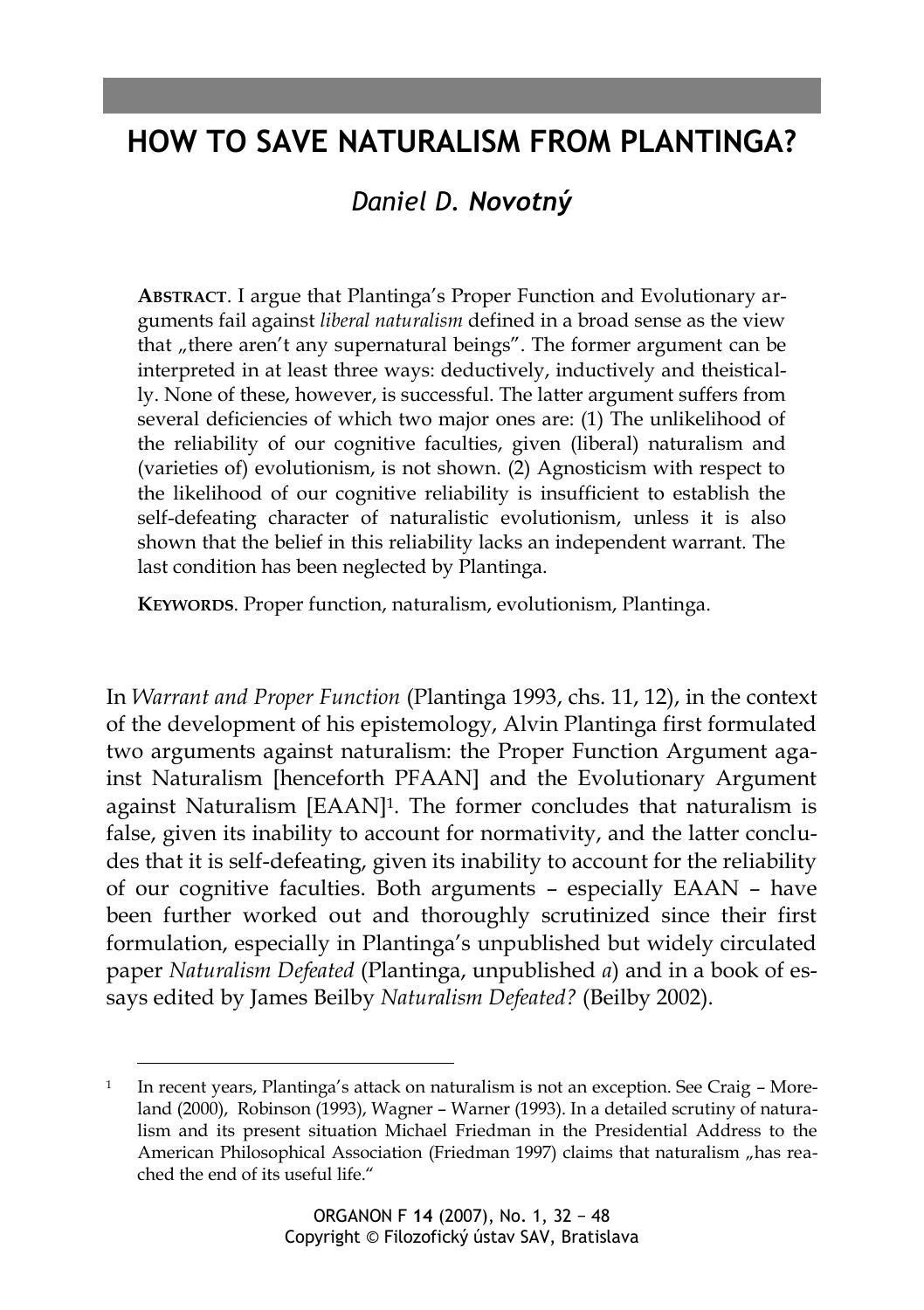I shall argue that neither PFAAN nor EAAN is successful against the doctrine that Plantinga explicitly claims to be after and which I will call *liberal naturalism*. This is defined in a broad sense as the view that "there aren't any supernatural beings—no such person as God, for example, but also no other supernatural entities, and nothing at all like God." (Beilby 2002, 1). Based on what I say in this paper, both PFAAN and EAAN *might* be successful against *conservative naturalism* – I have little to say about this alternative. By 'conservative naturalism' I mean here a family of doctrines stronger than the liberal naturalism. Thus, not only there is no God, but neither anything like irreducible normativity/teleology, consciousness, intentionality, etc. Sometimes, this family of doctrines is also called *physicalism* and/or *materialism*, although the terminology here fluctuates widely. 2

The paper has two parts. In the first part I argue that none of the three interpretations of PFAAN – deductive, inductive, theistic – successfully refutes (liberal) naturalism. In the second part I do three things: (a) I give a brief overview of EAAN; (b) I present three complaints against Plantinga's case that *the reliability of our cognitive faculties* [henceforth R] is high, given *naturalism* and *evolutionism* [henceforth N&E]; (c) I argue that the probability of R, given N&E, is inscrutable only apart from the consideration of the independent support of R. However, since it is likely that we do have some independent warrant for R (or, at least, since Plantinga has not shown that we don't), the probability of R given N&E is high; consequently, N&E is not (shown to be) self-defeating. In the conclusion I make a few comments on the elusive nature of (liberal) naturalism.

## **1. Proper Function Argument against Naturalism**

On Plantinga's view, the notion of proper function is not analyzable in terms of properties acceptable to a naturalist. In fact, it requires intelligent design. Since the "only plausible designer for us human beings is God or something very much like God", the truth of theism (and the de-

<sup>2</sup> Under different names, the distinction between liberal and conservative naturalism is explicitly endorsed, for instance, by Armstrong (1980/1995), Willard (2000), De Caro – Macarthur (2004), and others. Those interested in the history of twentieth-century ideas should see Willard (2000, 45 n. 1), for further bibliographical references. Plantinga himself  $\left[\right]_n$ Against Materialism"] uses the expression 'materialism' differently, namely for the view that human beings are entirely material. In this sense, materialism is compatible with theism, i.e. it does not imply (liberal) naturalism.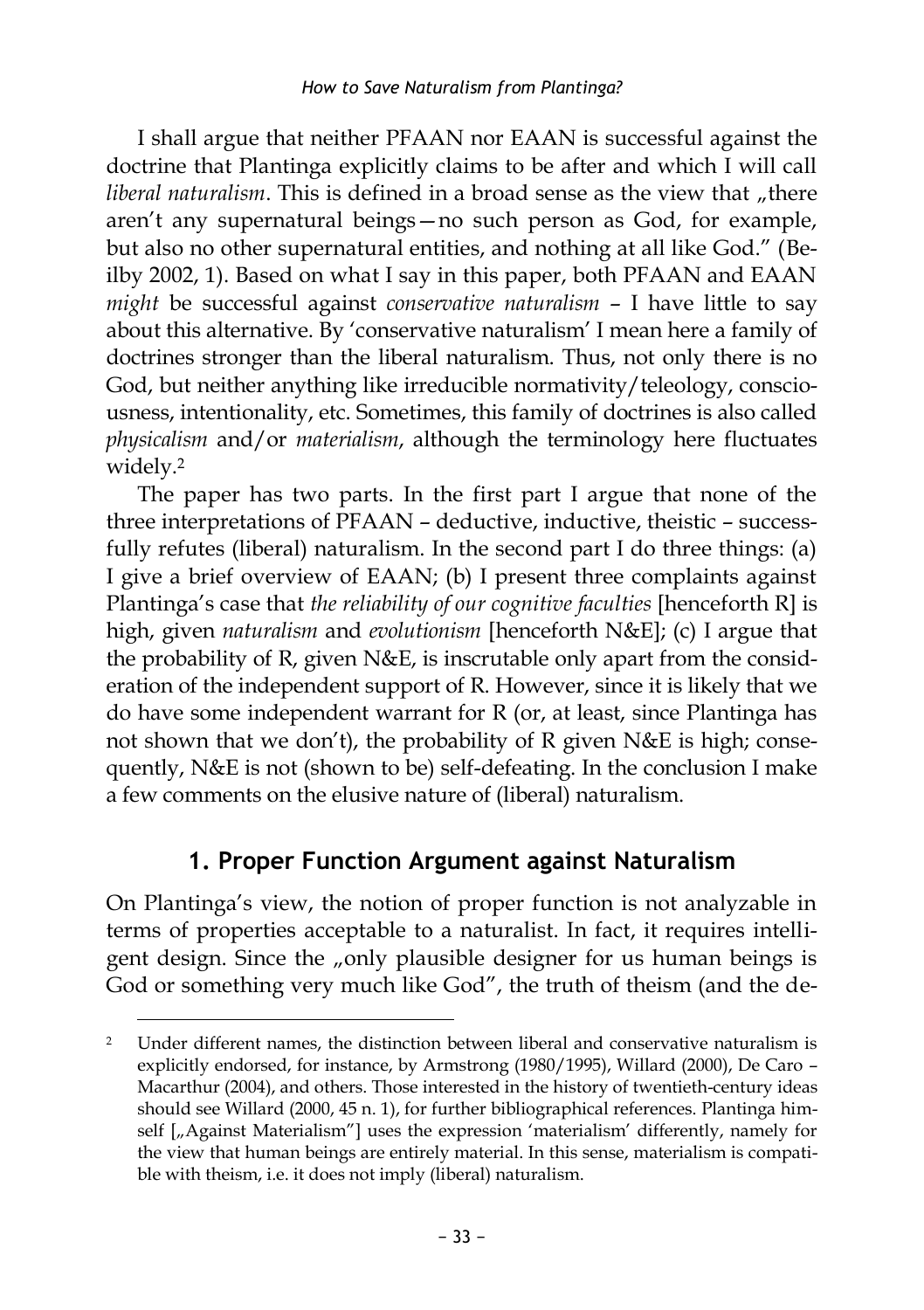nial of naturalism) follows from the existence of entities with proper functions. Plantinga's argument (Plantinga 1993, ch. 11) can be understood in various ways. I consider three such interpretations. I argue that according to none of them does Plantinga make his point that (liberal) naturalism is false.

The first interpretation goes as follows:

Argument 1 (Deductive PFAAN):

- P1: There exist properly and improperly functioning entities.
- P2: Proper functioning is not analyzable (reducible) in naturalistic terms.
- C: Naturalism is false.

The truth of P1 is very plausible and although it is possible to object Plantinga here, I would like to grant him this premise and attack him on other grounds. What evidence does Plantinga bring in favor of P2? He shows that there are various flaws in the naturalistic analyses (reductions) of proper function taken from or inspired by Pollock (Plantinga 1993, 199 – 201), Millikan (Plantinga 1993, 202nn.), Bigelow and Pargetter (Plantinga 1993, 200 – 211), Wright-Levin (in Plantinga, unpublished *c*), and so on. Suppose that Plantinga is right and that indeed all these accounts fail. Does it follow, however, that proper function is not *analyzable* within naturalism? Surely not. For all I know there maybe an article just in print in the *Journal of Philosophy* which provides such an analysis.

But perhaps I am just misreading Plantinga. Maybe he does not intend PFAAN to be a deductive but merely an inductive argument. This brings us to the second interpretation:

Argument 2 (Inductive PFAAN):

- P1: There exist properly and improperly functioning entities.
- P2: Many smart naturalists have been attempting the naturalistic analysis of proper function for a long time.
- P3: So far, there is no adequate naturalistic analysis of proper function.
- C': Naturalism is likely to be false.

There are two problems with the Inductive PFAAN: (a) it is an argument based on the existence of explanatory gaps within naturalism; arguably, this approach has often failed in the past (see John Post's quote in II.B of this paper); (b) it rests on a questionable assumption, namely: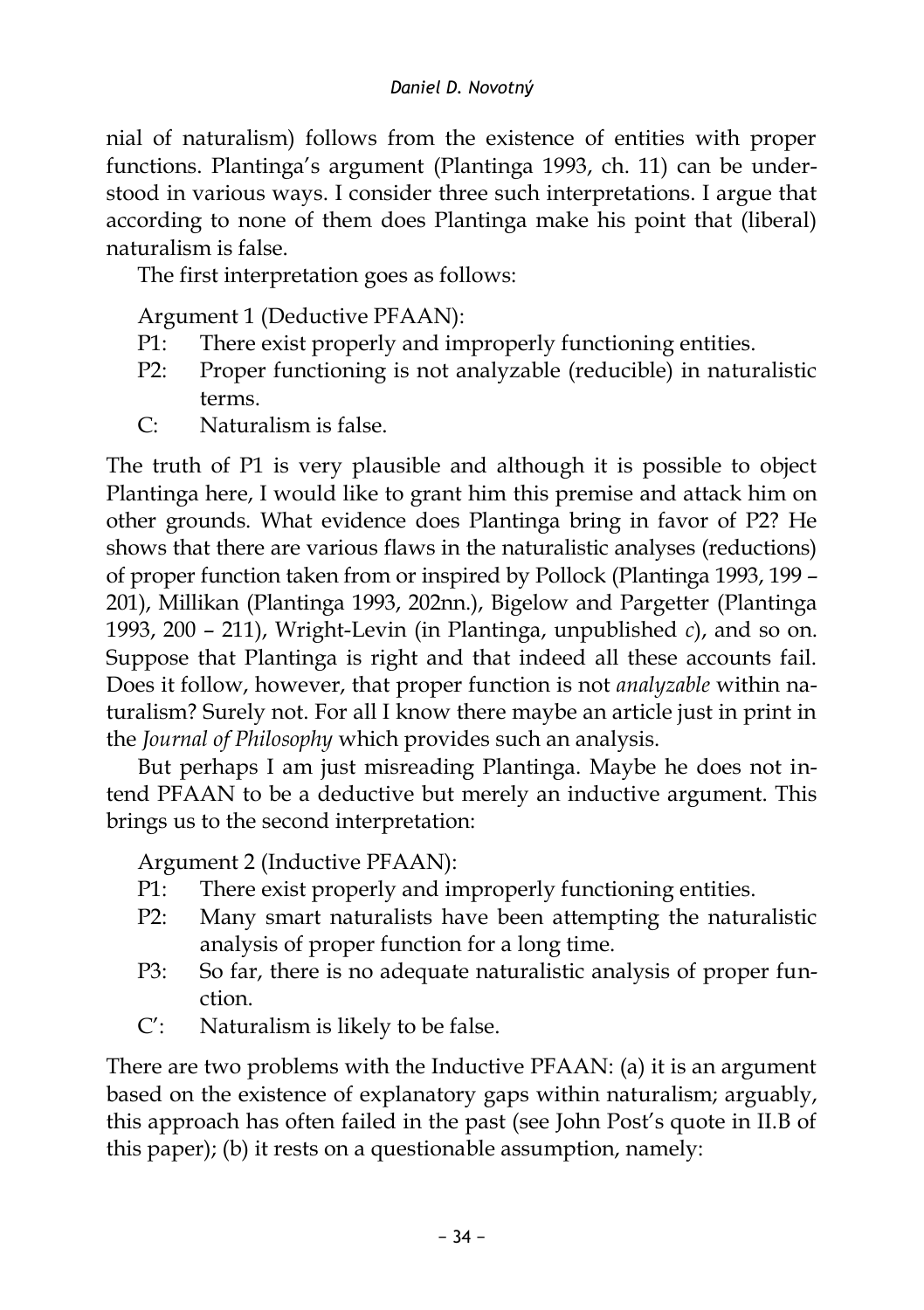P4: Naturalism is incompatible with a naturalistically non-analyzable proper function.

Why does proper function *need* a naturalistic analysis? Why couldn't naturalists take normativity as one of the fundamental properties of a Godless reality, along with extension, mass, spin, etc? Some *soi-disant* naturalists, for instance, Dewey (1958) consider irreducible normativity acceptable, although others do not. This, however, is a disagreement between liberal and conservative naturalism, rather than between naturalism and theism. 3

Perhaps, there could be given still another interpretation of Plantinga's argument according to which he would not argue *against* naturalism but *for* theism. 4 I doubt Plantinga would agree with this interpretation. I shall mention it here, anyway. The argument would run as follows:

Argument 3 (Theistic PFAAN)

 $\overline{a}$ 

- P1: There exist properly and improperly functioning entities.
- P2: Proper function is analyzable *only* in terms of an Intelligent Designer.
- P3: Intelligent Designer can *only* be God or "something very much like God".
- C: Theism is true (and naturalism false).

Both P2 and P3 are questionable. As for P2, it is plausible that proper function is analyzable in terms of an Intelligent Designer; not that it is analyzable *only* in this way. As for P3, again, it is not obvious why an Intelligent Designer can *only* be God of traditional theism. (*Prima facie*, it seems that the Intelligent Designer sufficient to account for proper functioning may lack any of the following: transcendence, uniqueness, omniscience, omnipotence. Arguably, it could even lack consciousness.

It would seem that the naturalists to whom irreducible normativity is acceptable owe us an account of *how it is* that there is this uncreated irreducible normativity. Some of these naturalists, however, could simply refuse to answer and point out that explanations must end somewhere. They could take normativity as ultimately unexplainable similarly as other non-normative physical properties are for them ultimately unexplainable (and similarly – they would claim – as God is ultimately unexplainable for a theist).

<sup>4</sup> The two are not equivalent since theism and naturalism (as Plantinga defines it) are contraries but not contradictories. (There are two other possibilities left: (a) there is no Nature but only God, (b) there is no Nature and no God.)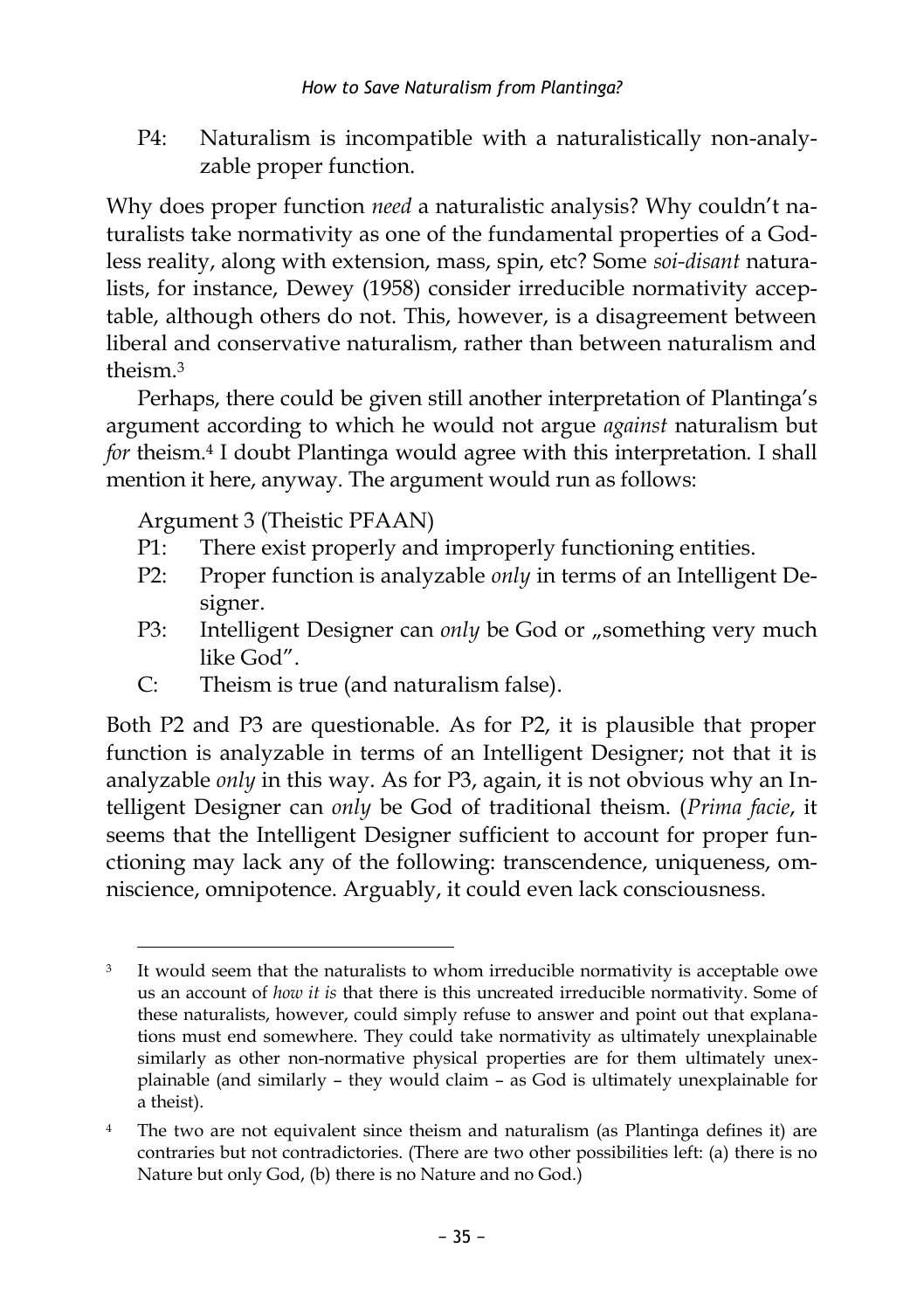# **2. Evolutionary Argument against Naturalism**

Plantinga argues that given the conjunction of naturalism and evolutionism it is unlikely that our cognitive faculties produce mostly true beliefs – or at least we don't know whether it is likely. It is irrational to believe anything that is produced by cognitive mechanisms that are unreliable or not known to be reliable. <sup>5</sup> This includes the conjunction of naturalism and evolutionism itself, which is produced by those cognitive mechanisms. Therefore, even if naturalism and evolutionism were true, it would be irrational to believe it.

First, I give a more detailed overview of EAAN; the first premise (P1) of this argument is that the probability of R given N&E is low or inscrutable. Second, I address the first disjunct of the P1 – the probability of R, given N&E, is low. I argue that the truth of this proposition is not established (for liberal naturalism). Since, however, at this point, I do not show that the probability of R, given N&E, is high, we can take the value of this probability as unknown (inscrutable). This leads, third, to the second disjunct of the first premise – the probability of R, given N&E, is inscrutable. I argue that this is right only insofar as considered apart from the independent warrant for R. When it is admitted that R has an independent warrant (which Plantinga sometimes admits, other times fails to disprove), the probability of R, given N&E, trivially turns out to be high and thus it does not follow that N&E is self-defeating.

### **A. Overview of the Argument**

We start with a brief schematic representation of EAAN:

E – set of propositions comprising *evolutionism*; N – set of propositions comprising *naturalism*; R – the proposition that *human cognitive faculties are reliable*;  $P(R/N\&E)^6$  – probability of R, given N&E.

Argument 4 [EAAN]:

 $\overline{a}$ 

P1:  $P(R/N&E)$  is either low or inscrutable.

<sup>5</sup> A cognitive faculty (perception, memory, reason...) is *reliable* "if the great bulk of its deliverances are true," see Plantinga in Beilby (2002, 2).

<sup>6</sup> This is a standard symbolization in Bayesian epistemology. For an introduction see Talbott (2001).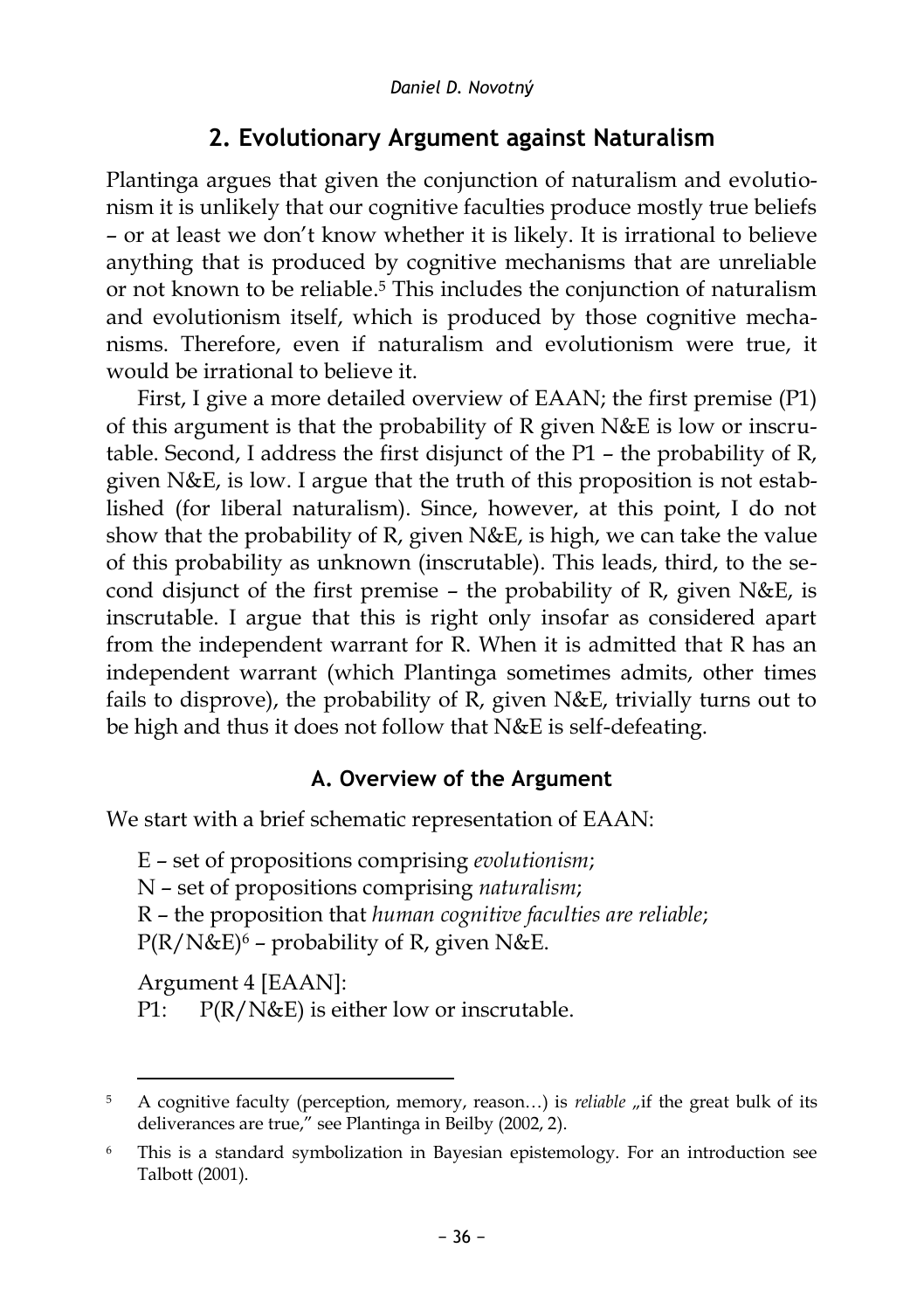- P2: If a person accepts N&E and P1, she has a rationality defeater for her belief in R.
- P3: If a person has a rationality defeater for R, she has a rationality defeater for all of her beliefs, one of which is N&E.
- C: N&E is self-defeating.

At various occasions Plantinga presents sophisticated defense of all the three premises and of the overall validity (or inductive strength?) of the argument as a whole. I mention here only his defense of P1 since it is primarily this premise that I question in this paper (although I will also make some clarifying additions to P2).

*Plantinga's defense of P1*. First, Plantinga asks us to perform the following thought experiment: Suppose, there exist creatures which are similar to us in all relevant aspects of rationality and behavior and which are not designed by God but have evolved completely on their own (according to our current evolutionary theory). Concerning the relation between their beliefs and their behavior there are four possible scenarios: 7

- S1. Epiphenomenalism: The beliefs of the creatures have no influence on their behavior and therefore are "invisible" to evolutionary pressures. Consequently, there is no reason why the natural selection should pick some beliefs (true) over other beliefs (false). Given epiphenomenalism, P(R/N&E) is low. 8
- S2. Semantic Epiphenomenalism: On this possibility, beliefs are causally efficacious but not in virtue of semantic "content" but in virtue of their electrochemical or neuro-physiological properties. Again, since truth/falsity is a semantic property of beliefs, there is no evolutionary pressure for cognitive faculties to produce *true* beliefs and on this view  $P(R/N\&E)$  is low.
- S3. Beliefs are causally efficacious semantically and otherwise but maladaptive (the creatures would be better without them). Obviously, P(R/N&E) is low.
- S4. Beliefs are causally efficacious semantically and otherwise and adaptive. It would seem that P(R/N&E) *could* be high for this po-

 $\overline{a}$ 7 At various places, the number of possibilities on Plantinga's list differs (they are, however, always jointly exhaustive and mutually exclusive). This oscillation is irrelevant to the main point.

<sup>8</sup> It would be more exact to write ' $P(R/N\&E\&S1)$  is low' but for the sake of simplicity I do not do so.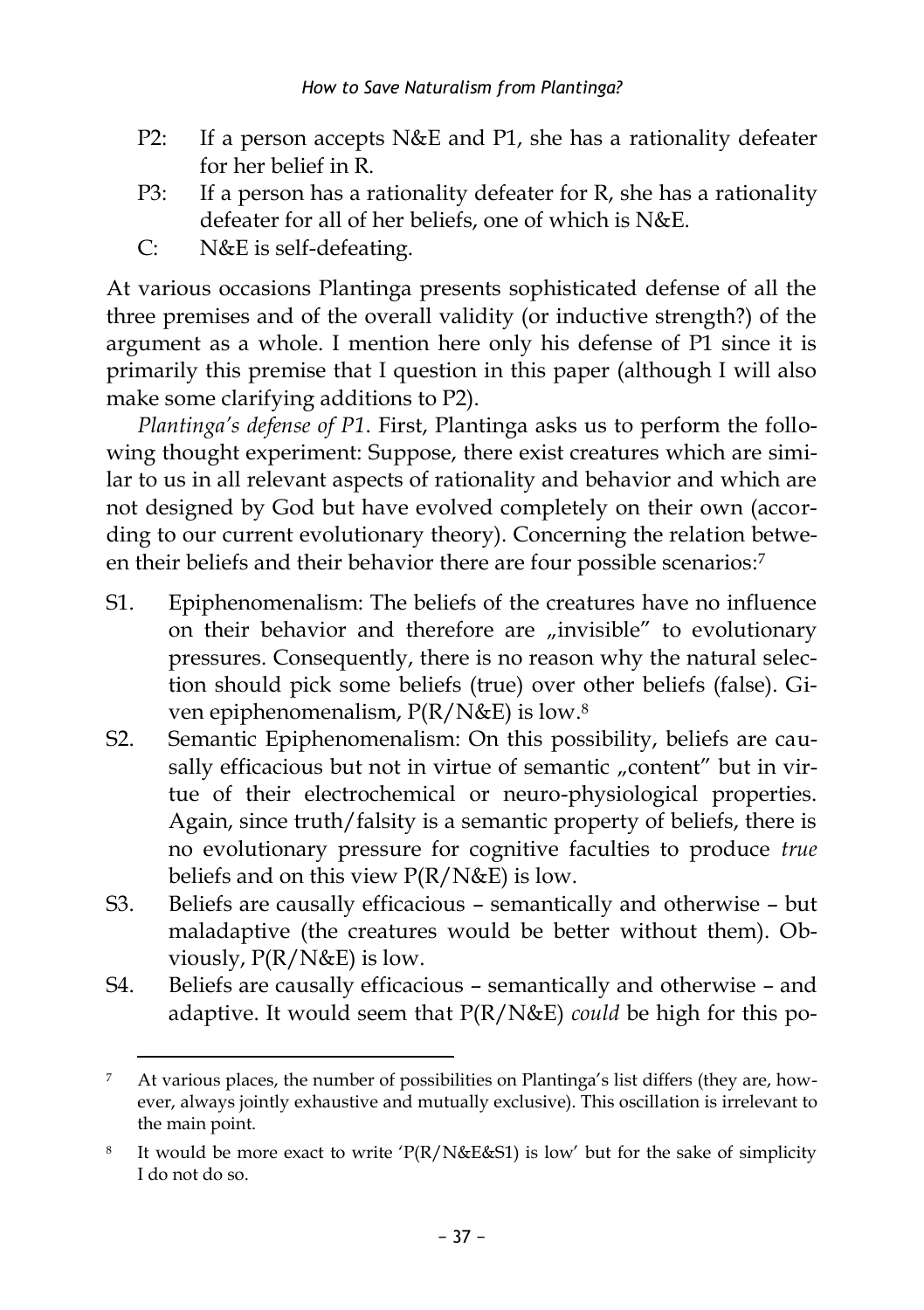ssibility. But is it? Not really, since what counts is not only belief but desire as well, and there are many belief-desire combinations producing the *same* (adaptive) behavior but involving false beliefs. In Plantinga's words, "Natural selection doesn't care what you be*lieve*; it is interested only in how you *behave*."

Concerning the fourth scenario, Plantinga grants the inscrutability of  $P(R/N\&E)$  and he is even willing to grant that  $P(R/N\&E)$  is high: Still, the *overall* probability P(R/N&E) of all four scenarios taken together will be *low*. For those who are not convinced, Plantinga can go even as far as granting that the overall probability is inscrutable.

Second, Plantinga points out that since for these creatures P(R/N&E) is low or inscrutable, and they are in all relevant respects similar to us, P(R/N&E) is low or inscrutable for us too.

In the next two sections I object to Plantinga's defense of the first and of the second disjunct of P1, respectively. I do not distinguish between  $P(R/N\&E)$  as specified to us or to the hypothetical creatures – I grant Plantinga the plausibility of the argument from analogy.

### **B. P(R/N&E) is low**

I have three complaints against Plantinga's case for P(R/N&E) being low. None of the three taken alone is sufficient to undermine Plantinga's argumentation – they need to be taken together. The first complaint is that not all of Plantinga's scenarios are acceptable to (all) naturalists, especially S1 and S2. The second is that a naturalistic account of mental causation has not been shown to be *impossible* but (at best) currently *nonexistent*. The third is that it has not been shown that the (liberal) naturalistic evolution does not "care" for truth (i.e., that it does not lead to the increase in the amount of true beliefs).

*First Complaint: Are There Four Naturalistic Scenarios?* Plantinga takes the four above given scenarios – S1 to S4 as possible within a naturalist ontology. Some naturalists, however, would protest. For instance, Armstrong (1978 and 1980/1995, esp. 36 – 40), in his defense of naturalism, argues against any causally impotent entities imputed by Plantinga to naturalism in S1 and S2. Similarly, against S1 and S2 taken as empirical hypotheses, Levin (1997, 95 – 96) invokes Occam's razor that entities are not to be multiplied beyond necessity. Consequently, for certain types of naturalism, S1 and S2 should not be included in the calculation of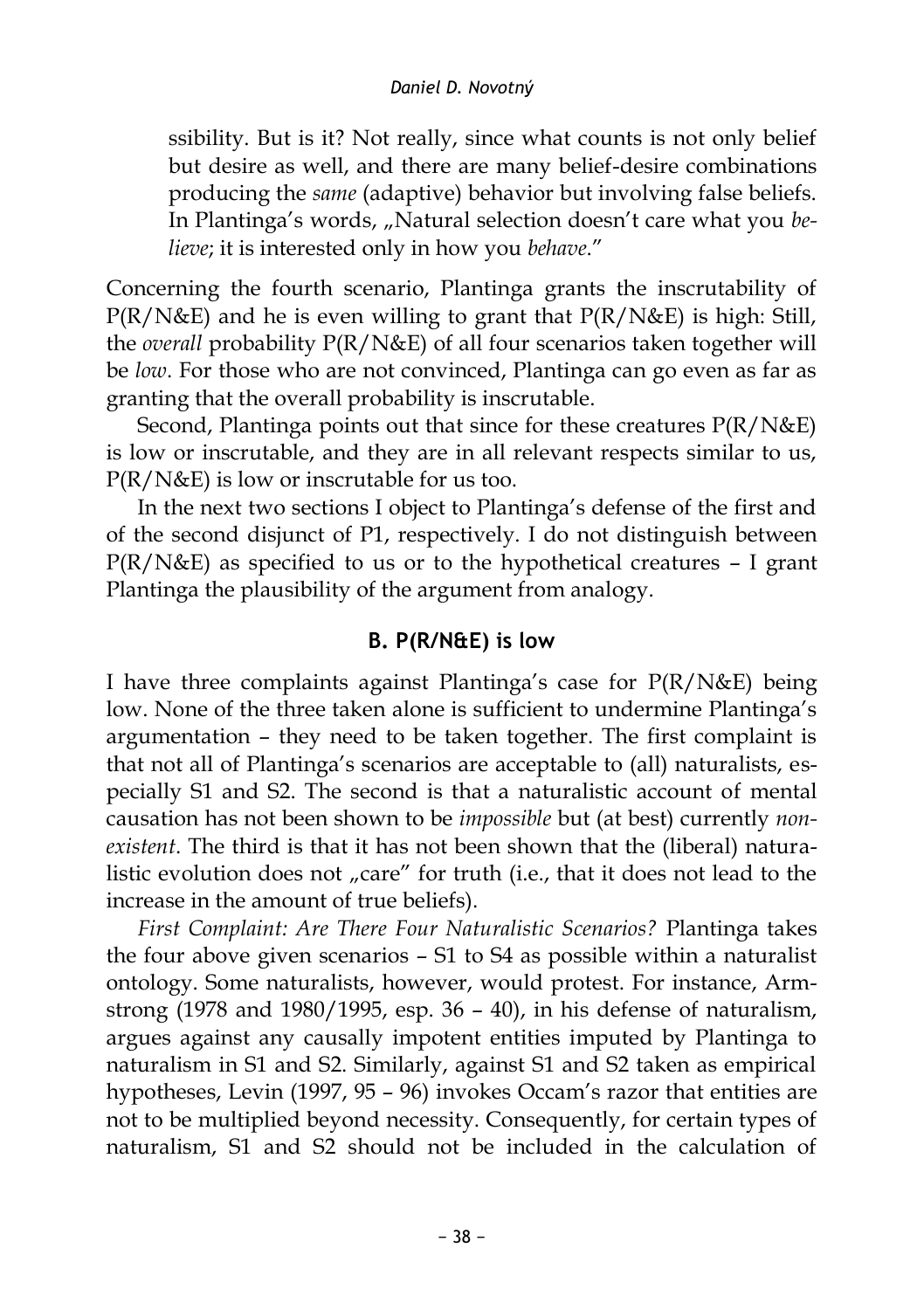P(R/N&E). This complaint alone is not decisive since even if Plantinga agreed that S1 and S2 are not to be taken into consideration, there remains S3 and S4 and it can still be argued on these two scenarios that P(R/N&E) is low or inscrutable. 9

*Second Complaint: Is Mental Causation Impossible?* This complaint concerns Plantinga's discussion of mental causation. The form of Plantinga's argument about mental causation is the same as in the Weak PFAAN.

Argument 5:

- P1: Mental causation is a necessary (though not sufficient) condition for evolution to be able to give preference to true over false beliefs.
- P2: Many smart naturalists have been attempting at the naturalistic analysis of mental causation for a long time and have failed.
- C1: Evolution is not able to prefer true beliefs to false ones.

Plantinga sometimes seems to intend to show that mental causation cannot be accounted for in naturalistic terms. At other times, however, he only seems to intend to show that it is *unlikely* that somebody will succeed in this enterprise since nobody has succeeded so far. Neither the former, nor the latter has been established. In the latter case, Plantinga's approach is open to the following charge of John Post:

Thus, after the dust has settled, Plantinga's underlying strategy proves to be very old: point to a stubborn, strategic explanatory gap, argue that (probably) they'll never be able to close it […]. Like all such explanatory-gap arguments, this one is vulnerable to, among other things, a kind of meta-inductive argument: in the past when the science on which naturalism draws was criticized for failing to explain this or that, the gap was eventually closed (or shown to be bogus); what was regarded as an impossibility, or at least improbability, proved to be instead a lack of imagination or knowledge.

Again, this complaint alone is not fatal to Plantinga, since even if naturalists came up with a good account of mental causation, evolution *apparently* "cares" only for survival, not for truth and this alone would be sufficient to make Plantinga's argument successful. This brings us to the third complaint.

<sup>9</sup> In fact, at this point, Plantinga might just say that he is grateful to Armstrong and Levin for having him spared of the toil to deal with epiphenomenalism and semantic epiphenomenalism.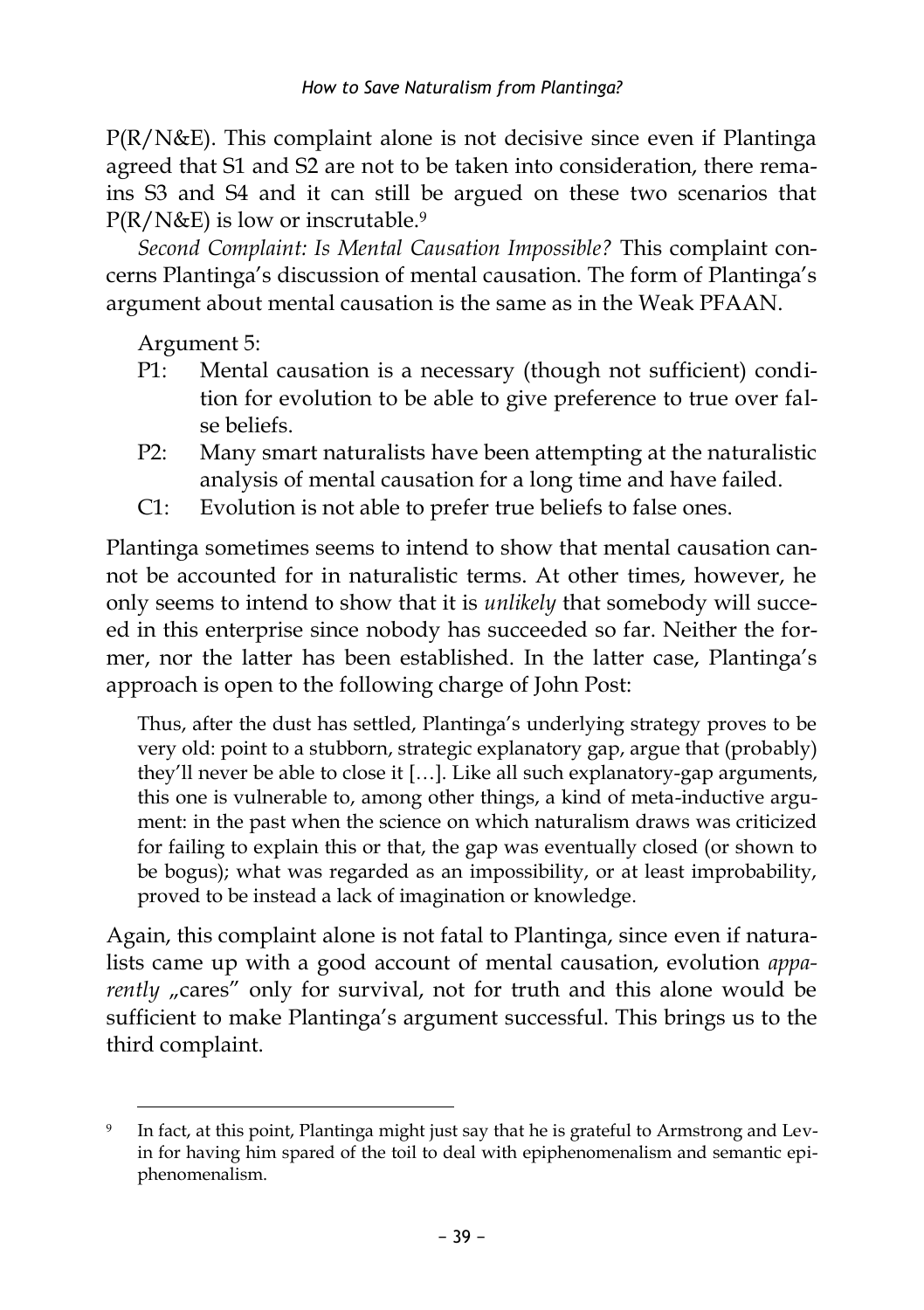#### *Daniel D. Novotný*

*Third Complaint: Does Evolution Care about Truth?* Suppose that a plausible naturalistic theory of mental causation has been formulated. Would EAAN thereby be shown to be unsound? Plantinga formulates yet another challenge to naturalists:

Argument 6:

 $\overline{a}$ 

- P1: Enhancing adaptiveness is not correlated to an increase in the amount of true beliefs.
- P2: (Naturalistic) evolutionary processes "care" only about how to enhance adaptiveness. 10
- C: (Naturalistic) evolutionary processes do not contribute to the increase in the amount of true beliefs.

The conclusion amounts to saying that organisms which are products merely of evolutionary processes have low probability of having many true beliefs; i.e., the faculties that produce their beliefs are not reliable as far as the truth is concerned (they are reliable only as far as their survival is concerned).

It seems that so far all controversies concern only P1 (of Argument 6). Without reviewing and evaluating this discussion (granting its truth to Plantinga), let me turn to P2. The truth of this premise seems obvious given the standard evolutionary theory – evolutionary processes involve natural selection (in the first place), random mutation, genetic drift, and a few other principles of minor importance. However, I would like to challenge its claim to obviousness. I do not claim to show that it is false, only to show that it is not obviously true. First, let us assume the standard picture of evolution is *true*. Now, what exactly does 'random' stand for in 'random genetic mutation'? It would seem that it couldn't be understood in the strong – *ontic* – sense: there are laws of physics and these laws – for all we know at the moment – are deterministic. <sup>11</sup> Random genetic mutation can therefore be random only in the *epistemic* sense; i.e., we do not

There are, of course, related problems for N&E: how could evolutionary processes "care" about the *future* adaptiveness? These difficulties we leave aside.

 $11$  It is (still) believed by some that quantum mechanics is an indeterministic theory  $$ which it was according to the once-standard Copenhagen interpretation. The indeterminism came in with the postulation of the "collapse of the wavefunction". However, "a few philosophers or physicists can take [the postulation of this collapse] very seriously unless they are either idealists or instrumentalists." In fact, "quantum mecha-nics is one of the best prospects for a genuinely deterministic theory in modern times" (Hoefer 2004).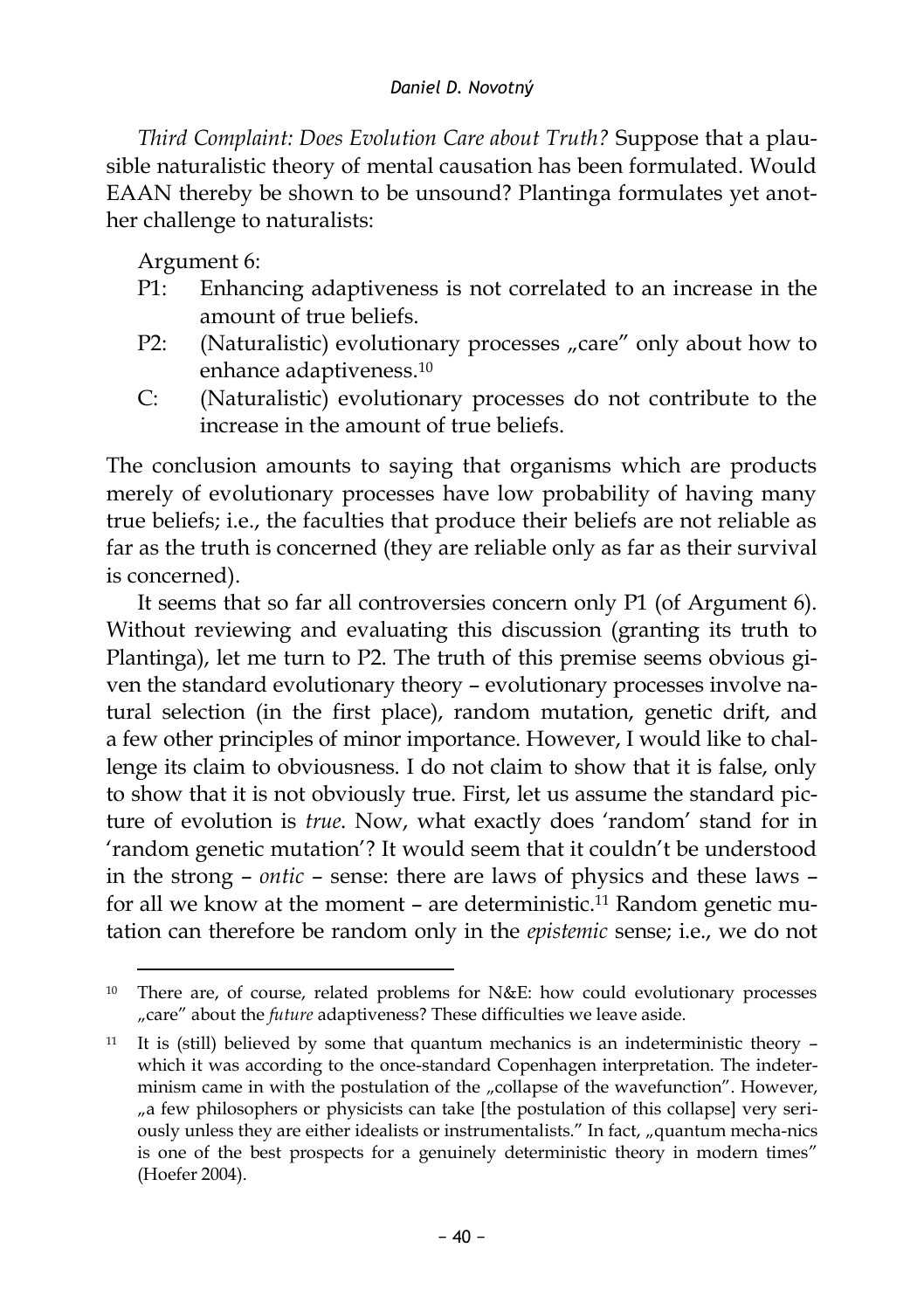know its underlying causes and we cannot predict its outcome. It follows, therefore, that the standard picture of evolution is *incomplete* – there are *some* principles and causes which we lump under the label 'random mutation' *since we do not know them yet*. This conclusion is further supported by the existence of non-standard (but still non-theistic) evolutionary theories which challenge the completeness of the standard theory and which attempt to fill in other principles and laws governing the evolution of organisms. Examples of the principles proposed to be placed *on the same level of importance* as natural selection and "random" mutation include, for instance, symbiosis (Margulis 2003) or self-organization (Kauffman 1993). <sup>12</sup> In light of these considerations the truth of P2 becomes non-obvious: if evolutionary processes may and probably do involve some other principles than the ones proposed by the standard theory, then it may be not just adaptiveness that the evolution "cares" for. It could also be, for instance, better cooperation or greater self-organization. And perhaps, better cooperation or greater self-organization *are* correlated to the increase in the amount of true beliefs. If Plantinga intends to present an evolutionary argument *in general* and not just in some restricted sense, he needs to take all plausible varieties of evolutionary theory into account. Thus, since P2 has not been so far shown to be true, C is not shown to be true either.

### **C. P (R/N&E) is inscrutable**

So far, I have tried to undermine EAAN by pointing out that Plantinga's argumentation *fails* to show that P(R/N&E) is low. However, I have not shown that it is high. This means that *at this point* it is unknown whether  $P(R/N\&E)$  is high or low or in the middle – as Plantinga puts it, P(R/N&E) is inscrutable. P(R/N&E) is inscrutable *only if* N&E were all that we took into consideration. It could be, however, that there is some other source of information about R, an independent warrant for it. In this case (R has some independent support and (R/N&E) is inscrutable as far as N&E is concerned), trivially, P(R/N&E) is high. To illustrate

 $\overline{a}$ <sup>12</sup> Other non-theistic dissidents from the current standard evolutionary theory include Michael Denton (1986). Unlike Margulis and Kaufman, Denton does not propose a new theory instead. His hope is to discover new natural laws to account for the deficiencies. Let me quote at this occasion the famous opponent of Darwin: "Natural Selection' acts, and indeed must act, but […] still, in order that we may be able to account for the production of known kinds of animals and plants, it requires to be supplemented by the action of some other natural law or laws as yet undiscovered" (Mivart 1871, 17).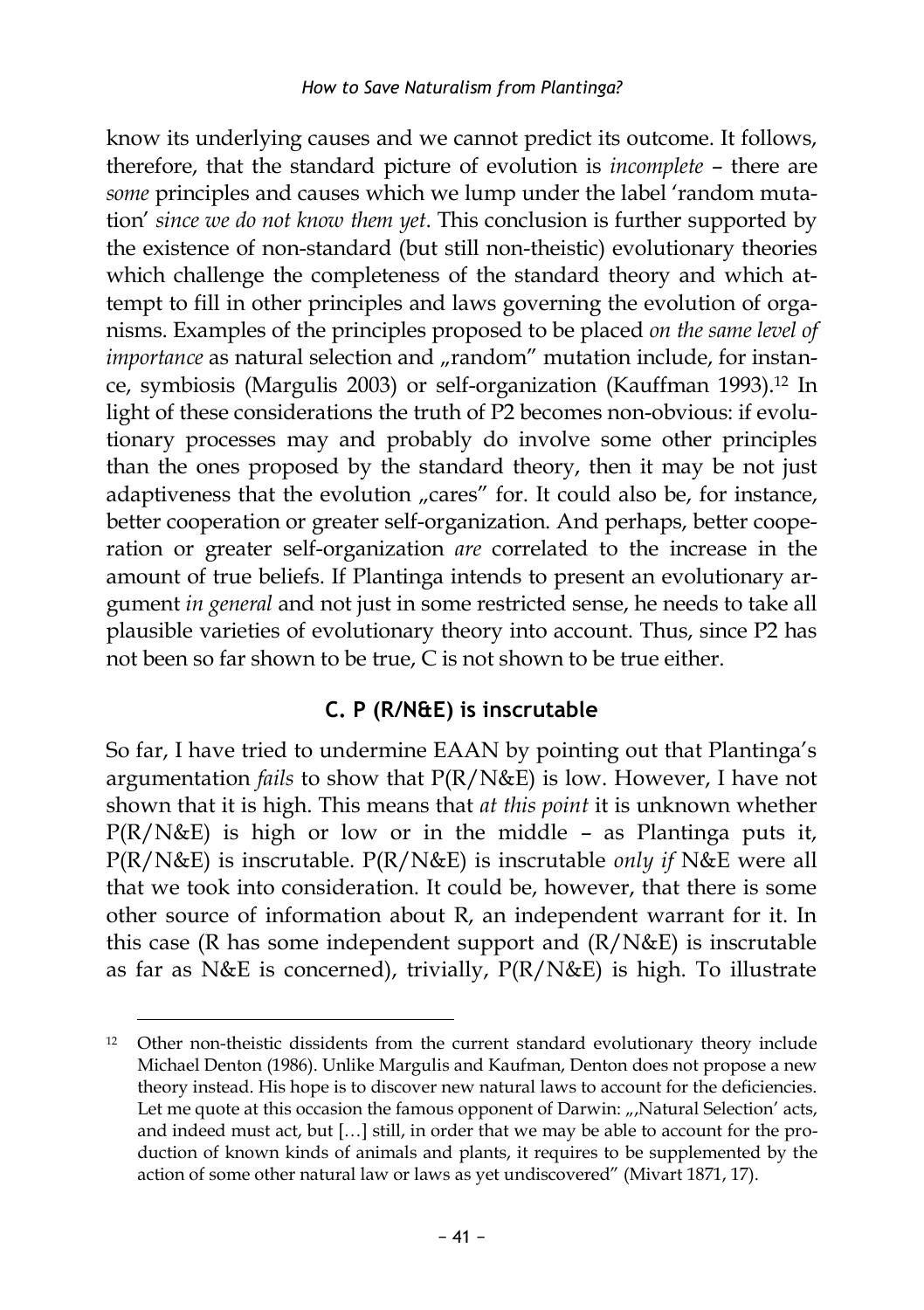this point let us modify one of Plantinga's thought experiments: Suppose that the hypothetical creatures indeed evolved along the lines suggested by the standard N&E but that we, humans, were created by God such that we would know that R holds for us. Upon reflection we would conclude that P(R/N&E) for the hypothetical creatures is inscrutable. However, we would make contact with them and gather evidence that R holds for them. Suppose further that we have gathered similar results about more such races of intelligent creatures. Consequently, we would modify our original conjecture about P(R/N&E) – we would now consider it high (even though we would lack an account of mental causation or an explanation of how the naturalistic evolution "cares" for truth).

The independent warrant condition is an important qualification, one which Plantinga addresses in (Plantinga 1993, 229u1-230d17; 231d8-13) but does not discuss in subsequent presentations of EAAN in Plantinga (unpublished *a*) and Beilby (2002). Since the independent support for R needs to be taken into account, the following formulation of EAAN is ambiguous:

Argument 7a [EAAN]

- P1:  $P(R/N\&E)$  is inscrutable.
- P2: If a person accepts N&E and P1, she has a rationality defeater for her belief in R.
- P3: If a person has a rationality defeater for R, she has a rationality defeater for all of her beliefs.
- C: N&E is self-defeating.

It is ambiguous because the first premise may be read either as "inscrutable as far as N&E are concerned" or "inscrutable as far as N&E are concerned *and* there is no independent evidence for R". To avoid ambiguity (leading to fallacy), it would be better to add one more premise explicitly and to adjust P2 accordingly:

Argument 7b – [EAAN refined]

- P4: There is no independent evidence for R.
- P2': If a person accepts N&E and P1 and P4, she has a rationality defeater for her belief in R.

Plantinga argues for P2 (P2'?) *via* various analogies – theism and wishfulfillment (Plantinga 1993, 229u1-230d17; 231d8-13), widget factory (Plantinga 1993, 230d17-231d7), evil Cartesian demon (Plantinga, unpublished *a*, section I), Alpha-Centauri superscientists (Plantinga, unpublis-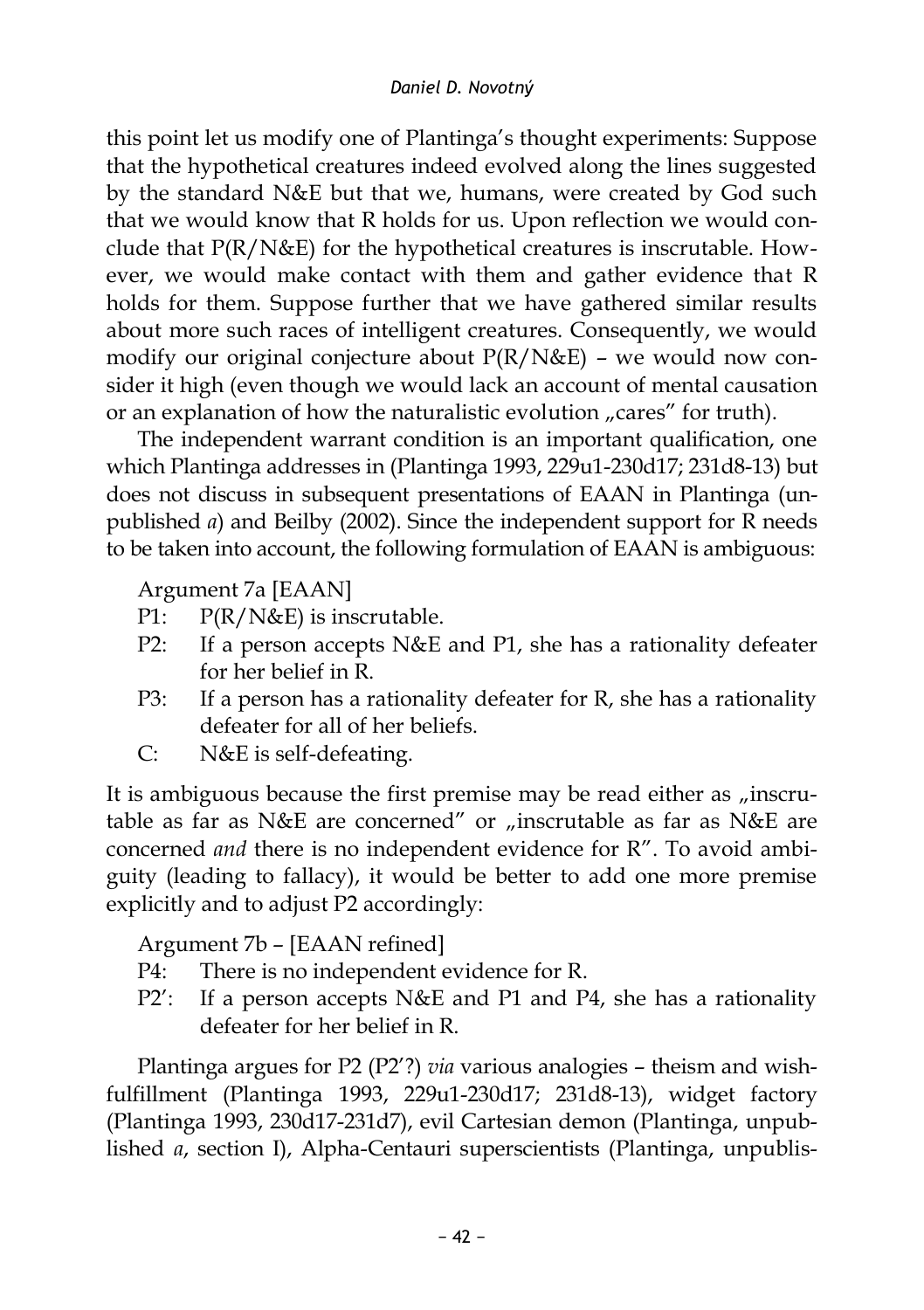hed *a*, section I), and so on. The cogency of all these analogies, however, depends on P4. This can be seen from a new look at the Pollock-Plantinga widget factory example: A person (let's call her Mary) comes into a factory and sees an assembly of apparently red widgets. The shop superintendent tells her that the widgets are lit by red light and so they only *seem* to be red but may not be. Then, the vice-president comes along and points out that the shop superintendent suffers from a very specific hallucination so that he is quite unreliable on topics of red lights. However, the vicepresident himself has "a certain shiftiness about the eyes ...". At this point, Plantinga claims, Mary should become agnostic as to what color(s) the widgets have. I think, however, that Plantinga is wrong, at least unless a further premise is added, namely that the factory looks like a place where the previous experience with the reliability of perception fails – but Mary *knows* that her perception is reliable in *normal* circumstances and there has been no word in Pollock's and Plantinga's example that the factory looks as if abnormal circumstances would take place there. She enters a factory which for all she can tell looks normal. <sup>13</sup> Unlike Plantinga who takes agnosticism to be the proper attitude with respect to the color of the widgets, I take the proper attitude to be Mary's *resuming* the temporarily suspended belief in the reliability of her perception; i.e., her believing again that the widgets are red. My agnosticism is appropriate towards the reliability of what the vice-president and the superintendent are talking about, not towards the color of the widgets. This example illustrates the importance of the independent-support condition (P4): in order to establish agnosticism towards the belief  $n$ . There widgets are red" or towards R, there must be no further independent support for them.

But let us suppose that Plantinga slipped when he granted that there was an independent warrant for  $R^{14}$  and that in fact, Plantinga intends to *assert* P4 – as he did in Plantinga (1993, ch. 11). The discussion in Plantinga (1993), however, was less than satisfactory. First, Plantinga simply assumes that it needs to be argued for – he passes the burden of proof to

 $\overline{a}$ <sup>13</sup> One can object here that the superintendent and the vice president are such weird characters that Mary has a clear clue that this is not normal factory. I still think that besides testimony she needs also some sense-perceptual clues, i.e., the factory is very dark and strangely looking.

<sup>&</sup>lt;sup>14</sup>  $\mu$ [S]uppose we [...] concede what in any event seems likely: that R is rationally accepted in the basic way, and, so taken, has much warrant for us" (Plantinga, unpublished *a*, section IV. D.).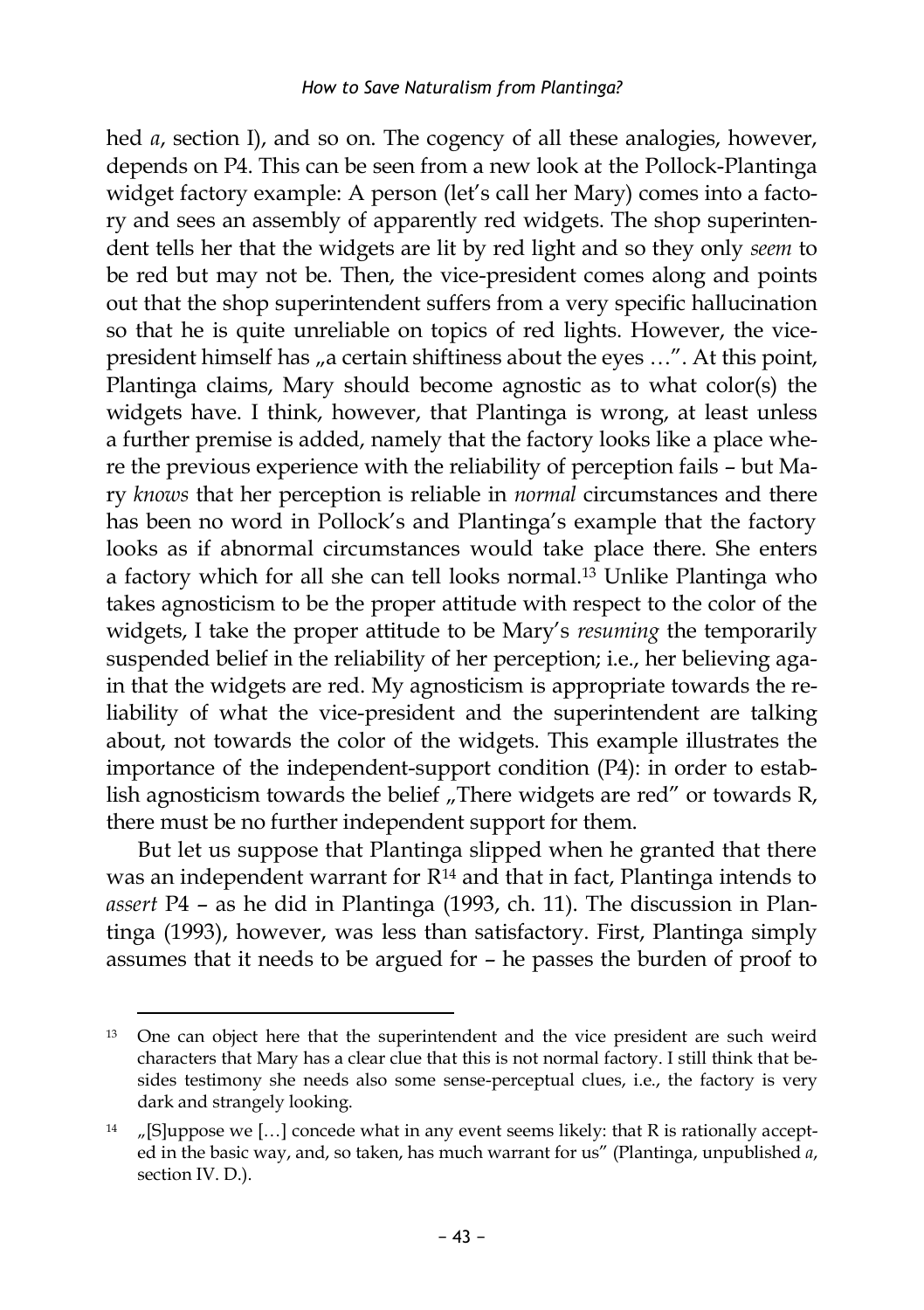the one who claims that R enjoys independent support. We cannot, of course, do this with respect to his thought experiment (it is his experiment and he can set up the conditions as he wishes). But why would we have to do this *with respect to us*? Isn't R *obviously* very likely to be true for us? Second, Plantinga considers two arguments for R: According to the *inductive* argument, since nearly all of my beliefs are true, my faculties are likely to be reliable. According to the *scientific* argument, since science tells us that our faculties are most reliable, they will be reliable. Plantinga then (rightly) dismisses both arguments as being "delicately circular or questionbegging" (233 – 234). Ironically, it is not the proponent of an independent support for R who is begging the question but Plantinga – here is the structure of Plantinga's argumentation. Given,

P1: A person S argues that she has independent support that R (= that her cognitive faculties are reliable)

the following conclusion must be false:

C: A person S "saves" N&E from being a rationality defeater for her belief in R.

And this is the reason:

P2: A person S has a rationality defeater for *all* her beliefs, including those involved in arguing that R has an independent support for her.

But, of course, P2 is shown to be true only if Plantinga has *already* succeeded in showing that N&E is self-defeating – and this he cannot do before he shows that we do not have an independent support for R!

Let me conclude by dispelling a potential confusion. In *Naturalism Defeated* (Plantinga, unpublished *a*, section IV. D and Beilby 2002, 130 – 134) O'Connor argues that R has such a strong intrinsic (independent) support for us that it cannot be *defeated* even if P(R/N&E) were low. It cannot be defeated because it is "a natural presupposition of our entire lives". Plantinga then goes on to show that R is not indefeasible in one sense (the aletheic sense) although it may be in another (the proper function sense). <sup>15</sup> The difference between O'Connor's objection and mine is

<sup>15</sup> Roughly speaking, *alethic* defeaters, upon reflection, make us give up R. However, we cannot live, i.e., properly function, without assuming R. Thus, there cannot be any *proper function* defeater against R. (For more, see Plantinga in Beilby 2002, 205 – 211.)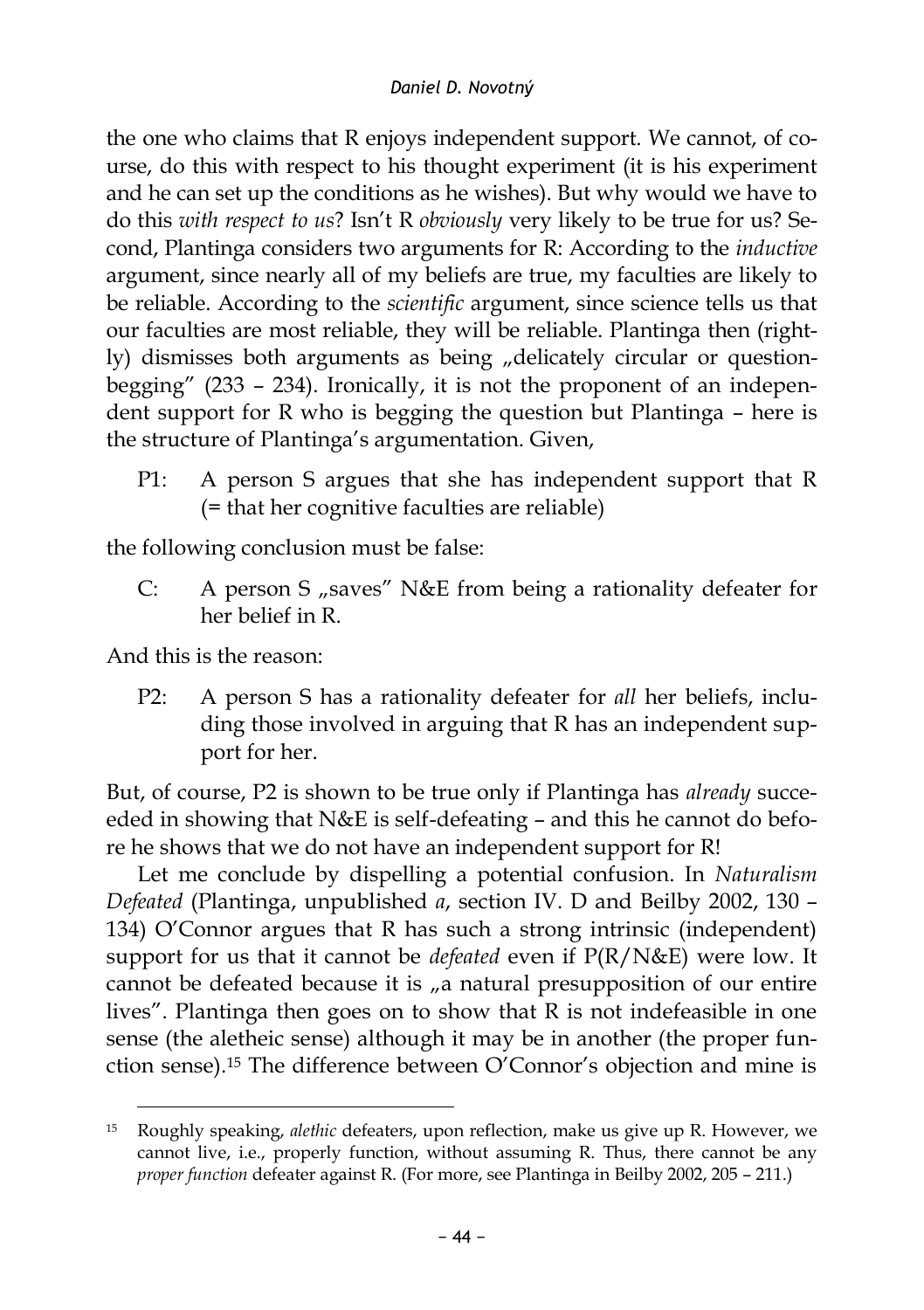that I do not claim that R in indefeasible. My claims are: (1) it is very plausible that R has *some* independent support, (2) if P(R/N&E) is inscrutable – apart from the consideration of the independent support of R – then if  $R$ 's independent support is considered,  $P(R/N\&E)$  is high, i.e. N&E is not self-defeating. Thus, Plantinga's response to O'Connor (and others, e.g. Talbott in Beilby 2002, 205 – 211) does not apply to my objection.

## **3. Conclusion – Can Naturalism be Defeated?**

In this paper I have argued that Plantinga's PFAAN and EAAN – as they stand at the present moment – do not successfully refute or defeat naturalism. In the first part I offered three interpretations of PFAAN – deductive, inductive, theistic – and argued that neither of the interpretations yields a successful demonstration of the conclusion that (liberal) naturalism is false. In the second part I did three things: (a) I gave a brief overview of EAAN; (b) I presented three complaints against Plantinga's case for  $P(R/N\&E)$  being low; (c) I argued that  $P(R/N\&E)$  is inscrutable only apart from the consideration of the independent support of R. However, since R is likely to have some independent support, P(R/N&E) is high, i.e. N&E is not self-defeating. 16

This victory of naturalism, however, does not come for free: I had to distinguish between *liberal* naturalism and *conservative* naturalism and limit the victory only to the weaker doctrine of the former. It would seem, however, that liberal naturalism is a very vague and indeed "slick" doctrine – whenever it gets into trouble it escapes by claiming that it does not know the answer *yet* or by *denying* that there is any trouble (e.g. by accepting irreducible normativity/teleology or consciousness).

This observation has led some philosophers, notably van Fraassen, to consider materialism, which he considers as overlapping if not identical to naturalism, to be not a *view* (i.e., a doctrine) but an *attitude*:

<sup>&</sup>lt;sup>16</sup> For the sake of comparison: From different reasons, my dissatisfaction with EAAN is similar to Alston's,  $\pi$ (1) The claim that the P(R/N&E) is low is poorly supported, as Plantinga himself admits. [...] (2) Even if  $P(R/N\&E)$  is low, it doesn't follow that  $N\&E$ is a defeater for R […], unless R fails to enjoy greater warrant than N&E. And it seems plausible to suppose that it does, and in any event Plantinga has failed to show that it does not" (Beilby 2002, 202).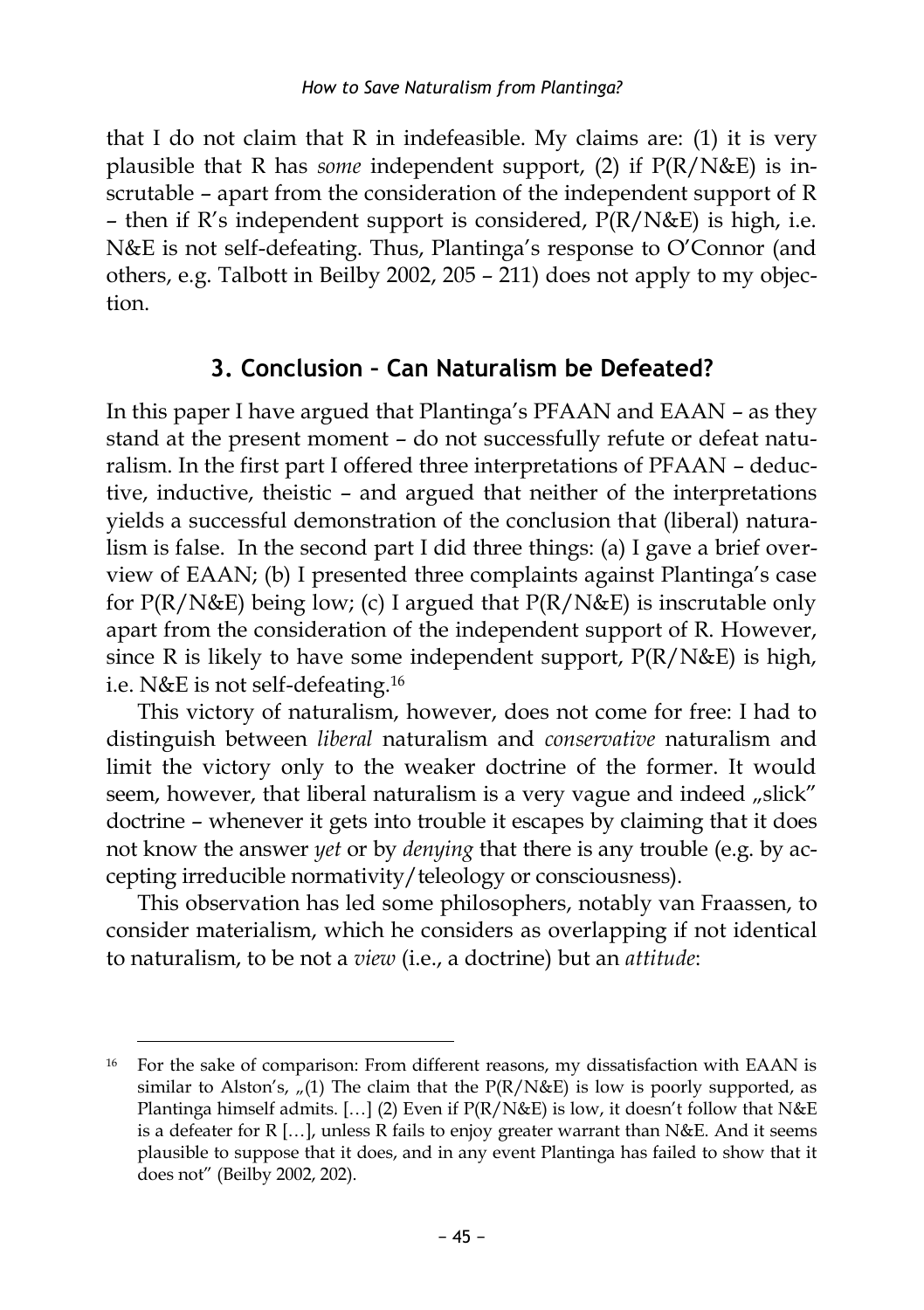#### *Daniel D. Novotný*

I propose the following diagnosis of [naturalism]: it is not identifiable with a theory about what there is, but only with an attitude or cluster of attitudes. These attitudes include strong deference to science in matters of opinion about what there is, and the inclination to accept (approximately) completeness claims for science as actually constituted at any given time. Given this diagnosis, the apparent knowledge of what is and what is not [natural] among newly hypothesized entities is mere appearance. The ability to adjust the content of the thesis that all is [nature] again and again is then explained instead by a knowing-how to retrench which derives from invariant attitudes (van Fraasen 1996, 170; I substitute 'nature' for 'matter' to make the passage more poignant).

An *attitude* differs from a *view* in that it does not entail any particular factual thesis. If van Fraassen were right, the whole discussion of PFAAN and EAAN would be moot. Unsurprisingly to me, at this point, Plantinga finds in himself "a wholly unfamiliar inclination to defend the materialist [i.e. naturalist], or at any rate her self-understanding" (van Fraasen 1996, 347 – 352). Maybe, Plantinga says, naturalism is indeed vague and elusive in that 'nature' is to be understood as what the current science says; but this flexibility has its limits: at every subsequent stage the findings of what counts as nature must be "sufficiently similar" to the beliefs of the previous stage. Moreover, in any case, one "thing" is clearly out of the question – the God of traditional theism. 17

In my opinion, Plantinga is right that due to its incompatibility with the existence of God, naturalism – both liberal and conservative –  $\mu$  is a view, after all, if only a hazy view" (van Fraasen 1996, 352). <sup>18</sup> However, in order to refute or defeat naturalism in this broad liberal sense once and for all, Plantinga would have to acknowledge its many varieties, including naturalism with (irreducible) normativity/teleology (Cameron 2004, Dewey 1958), consciousness (Chalmers 1996, Searle 1992), intentionality (Searle 1992), universals (Armstrong 1978), and so on – and their combinations with the variety of non-orthodox evolutionisms. Further-

<sup>&</sup>lt;sup>17</sup> Although even here one could point out to Searle: "For us, if it should turn out that God exists, that would have to be a fact of nature like any other. To the four basic forces in the universe—gravity, electromagnetism, weak and strong nuclear forces—we would add a fifth, the divine force. Or more likely, we would see the other forces as forms of divine force. But it would still be all physics, albeit divine physics. If the supernatural existed, it would have to be natural" (Searle 1998, 35). This, however, I take to be a somewhat idiosyncratic understanding of naturalism and physicalism.

<sup>&</sup>lt;sup>18</sup> Still, van Fraassen, draws our attention to an important feature of the (liberal) naturalism: ontologically, it is (almost) vacuous (see also Stroud 1996).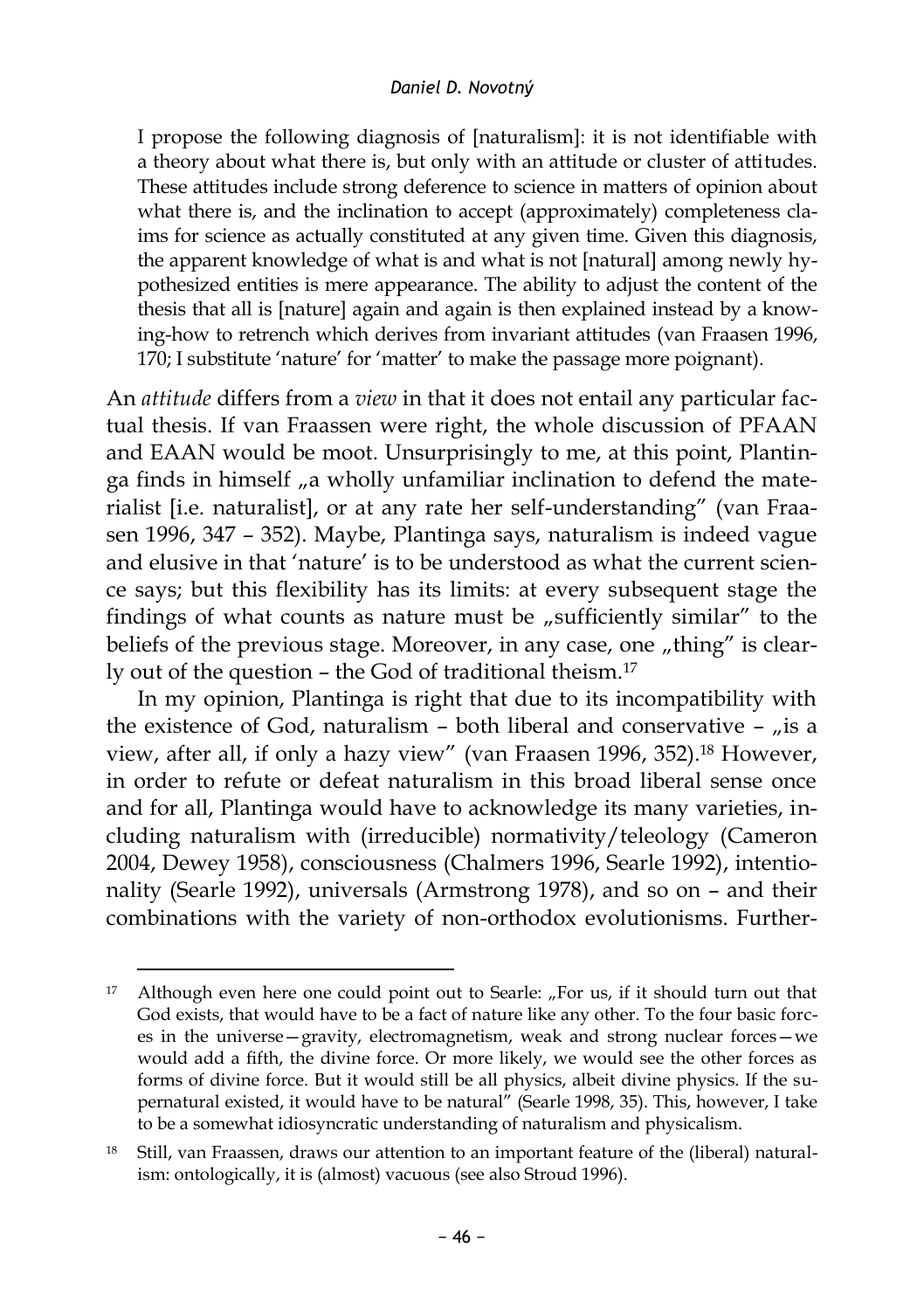more, he would have to refute or defeat *all* these varieties, actual or potential, not just a representative *sample* of them. At this moment, I doubt this can be done … except by demonstrating the existence of God.

*University of Buffalo dnovotny@buffalo.edu*

#### ACKNOWLEDGEMENTS

Sincere thanks to Michael Gorman (USA), Ingvar Johansson (Germany/Sweden) and Katherine Munn (Germany/England) for commenting on the draft of this paper. All remaining flaws are, of course, my sole responsibility. The paper grew out of the seminar given by David Hershenov at the University of Buffalo in Spring 2004. During the seminar we had the privilege to discuss our ideas directly with Alvin Plantinga on February 12, 2004.

#### **REFERENCES**

- ARMSTRONG, D. (1978): *Universals and Scientific Realism.* 2 vols. Cambridge: Cambridge University Press.
- ARMSTRONG, D. (1980/95): Naturalism, Materialism, and First Philosophy. In: Moser – Trout (eds.) 1995, 35 – 50. First printed in 1980.
- BEILBY, J. (ed.) (2002): *Naturalism Defeated? Essays on Plantinga's Evolutionary Argument against Naturalism*. Ithaca, NY – London, EN: Cornell University Press.
- CAMERON, R. (2004): How to be a Realist about sui generis Teleology, Yet feel at home in the 21st Century. *The Monist* 87, No. 1, 72 – 95.
- CHALMERS, D. J. (1996): *The Conscious Mind: In Search of a Fundamental Theory.* Oxford University Press.
- CRAIG, W. L. MORELAND, J. P. (eds.) (2000): *In Naturalism: A Critical Analysis.*  London: Routledge.
- DE CARO, M. MACARTHUR, D. (eds.) (2004): *Naturalism in Question.* Harvard University Press.
- DENTON, M. (1986): *Evolution: A Theory in Crisis.* Adler & Adler Pub.
- DEWEY, J. (1958): *Experience and Nature*. New York: Dover Publications Inc.
- FRIEDMAN, M. (1997): Philosophical Naturalism. *Proceedings and Addresses of the American Philosophical Association* 71, 7 – 37.
- HOEFER, C. (2004): Causal Determinism. In: Zalta, E. N. (ed.): *The Stanford Encyclopedia of Philosophy (Spring 2004 Edition)*.

http://plato.stanford.edu/archives/spr2004/entries/determinism-causal/.